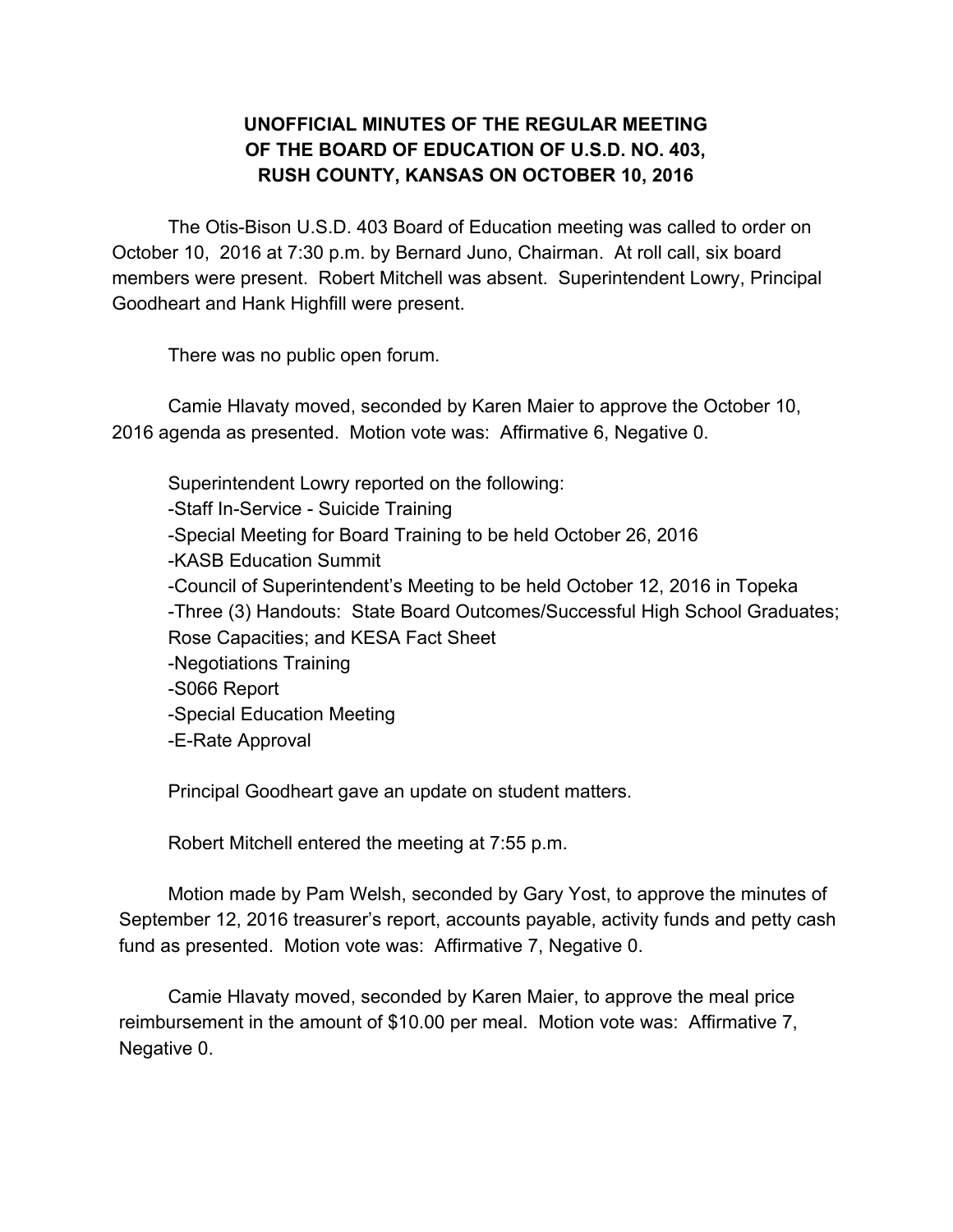Motion made by Gary Yost, seconded by Everett Royer, to approve the purchase of a cooler for the Elementary School in the amount of \$500.00. Motion vote was: Affirmative 7, Negative 0.

Motion made by Gary Yost, seconded by Pam Welsh, to approve the second reading of Board Policy DJFA - Purchasing Authority. Motion vote was: Affirmative 7, Negative 0.

Gary Yost moved, seconded by Robert Mitchell, to approve the invoice from Apex Learning in the amount of \$13,000.00. Motion vote was: Affirmative 7, Negative  $\overline{0}$ .

Motion made by Pam Welsh, seconded by Camie Hlavaty, to appoint Bernard Juno and Gary Yost to the 2017-18 Negotiating Team. Motion vote was: Affirmative 7, Negative 0.

Gary Yost moved, seconded by Everett Royer, to approve the sale of Bus #5 by sealed bid with the minimum bid of \$2,500.00 with bids due back to the office by noon November 9, 2016. Motion vote was: Affirmative 7, Negative 0.

Motion made by Everett Royer, seconded by Pam Welsh, to approve the Out-of-District application for Grantley Sinn. Motion vote was: Affirmative 7, Negative 0.

Motion made by Gary Yost, seconded by Robert Mitchell, to approve the Out-of-District Attendance and Transportation Application for Troy Yarmer. Motion vote was: Affirmative 7, Negative 0.

Motion made by Bernard Juno, seconded by Gary Yost, to go into executive session for ten (10) minutes with the board and calling in Superintendent Lowry as needed, to discuss personnel matters of non-elected personnel to protect the privacy interests of the individuals to be discussed and that we return to open session in this room at 8:39 p.m. Motion vote was: Affirmative 7, Negative 0.

The meeting was resumed 8:39 p.m. No action resulted from the executive session.